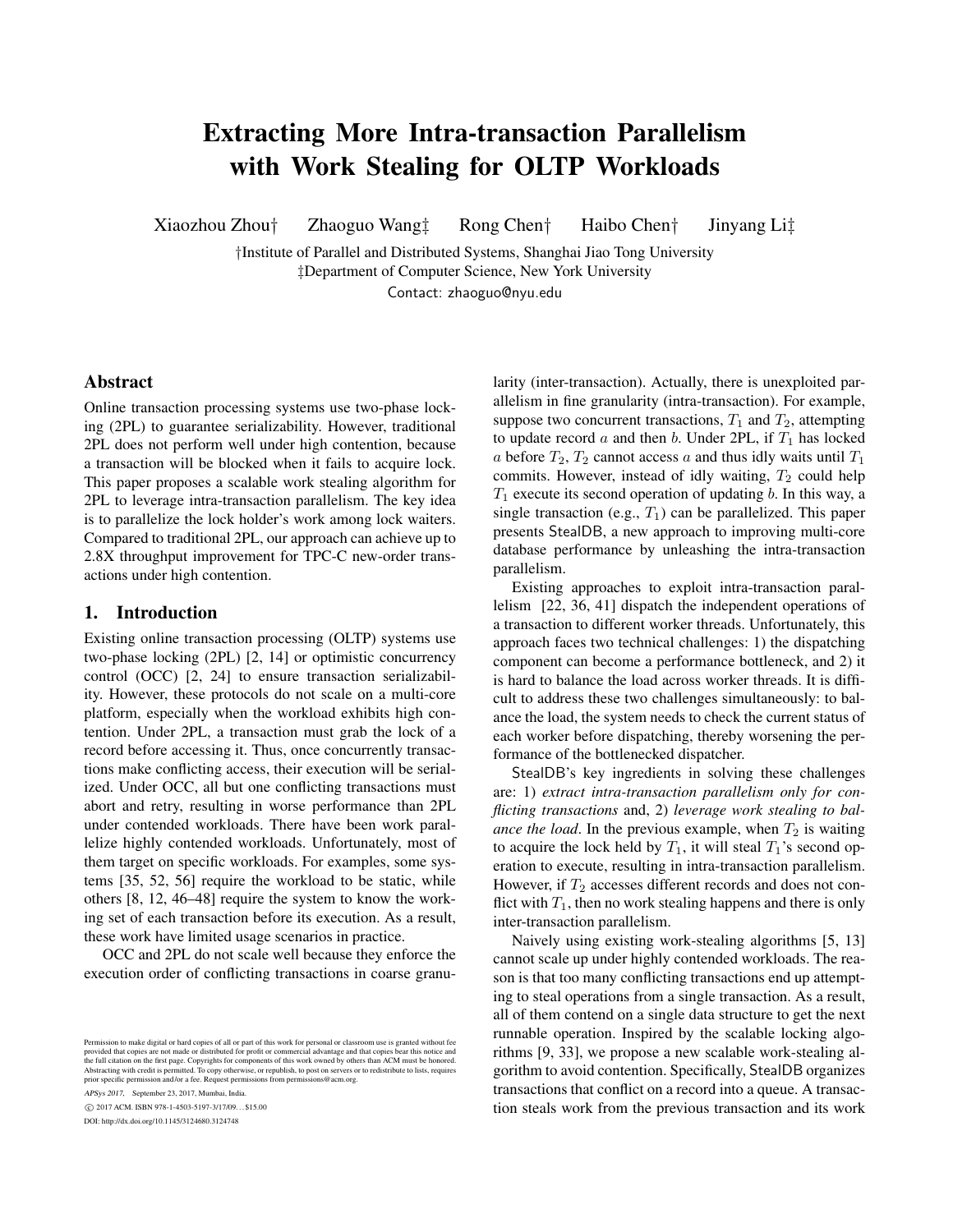

Figure 1. The pseudo-code and dependency graph (DEP-GRAPH) of the simplified TPC-C new-order transaction. In brackets are the database tables touched by each operation. RO and RW stand for read-only and read-write accesses to the tables respectively.  $op_3/N$  stands for the  $op_3$  of the Nth iteration.

may get further stolen by the next transaction in the queue. This strategy avoids performance collapse when the number of worker threads increases.

We have implemented a preliminary version of StealDB in C++ based on Silo [49]. As an ongoing project, we have only evaluated StealDB with a micro-benchmark and TPC-C new-order transactions [45]. Compared to traditional 2PL, StealDB can improve the throughput by up to 2.8X for TPC-C new-order transactions under high contention and only incur negligible overhead under low contention.

#### 2. Overview

#### 2.1 Intra-transaction Parallelism in OLTP

Transaction processing systems support *inter-transaction* parallelism, i.e. the parallel execution of independent transactions, by assigning each transaction to a worker thread. Moreover, some operations within a single transaction can also be executed in parallel, which is called *intra-transaction* parallelism. For example, most of the operations in the TPC-C new-order transactions [45] can be executed concurrently. As shown in the left part of Figure 1, all operations except  $op<sub>1</sub>$  in the new-order transaction are independent of each other. Therefore, it is possible to execute these operations concurrently.

Although intra-transaction parallelism is widely used in OLAP workloads [1], it is difficult to exploit it for OLTP workloads. First, a typical OLTP transaction only accesses a moderate number of records, thereby limiting the amount of intra-transaction parallelism. For example, the TPC-C new-order transaction accesses 37 records on average. Second, parallelizing the execution of a single transaction incurs communication overhead among CPU cores, including dispatching the operations, passing execution results across operations, and coordinating the commit status of each operation. Therefore, to exploit intra-transaction parallelism efficiently, we need to fully utilize the limited potential paral-



Figure 2. A throughput comparison of the TPC-C new-order transaction workload.

lelism and minimize communication overhead across CPU cores.

## 2.2 Basic Solution: Work Stealing

Our proposed approach *parallelizes a transaction only when there is contention*. For example, suppose there are two concurrent TPC-C new-order transactions,  $T_1$  and  $T_2$  (as described in Figure 1) and they conflict on  $op_1$ . Under 2PL, once  $T_1$  has locked the *district* table,  $T_2$  cannot executes  $op<sub>1</sub>$  until  $T<sub>1</sub>$  commits. Existing system implementations either suspends  $T_2$  and starts a new transaction, or keeps  $T_2$ busy waiting until  $T_1$  commits. StealDB worker also suspends the execution of  $T_2$ , but instead of executing a new transaction, StealDB will schedule  $T_2$ 's worker to execute  $T_1$ 's remaining operations. Consequently,  $T_1$  is parallelized only when transactions conflict.

Using the basic work-stealing idea,  $T_1$  will put all independent runnable operations (e.g.  $op_2$  and  $op_3$  of every item) to its runnable queue. When other transactions  $(T_2)$  are blocked at  $op_1$  due to locks held by  $T_1$ , they will look up  $T_1$ 's runnable queue and steal operations to execute. Figure 2 illustrates the performance of 2PL for TPC-C new-order transactions under high contention. Note that the workload only has one type of transaction accessing 37 records on average; all transactions conflict on the first operation district record  $(op_1)$ , and the other operations of the transaction are independent and access random records from different tables. Compared to vanilla 2PL, the throughput of 2PL with basic work stealing (WS) can scale to 8 cores and has 2.2X speedup (65.79K vs 29.02K TPS). However, the throughput degrades after 8 cores since too many transactions steal operations from a single transaction simultaneously, causing high contention in getting the available operations from a single runnable queue.

### 2.3 Scalable Work Stealing Algorithm

To remedy the problem of basic work-stealing algorithm, we propose to pass the information of available operations among worker threads one-by-one, inspired by the scalable queue-based locking [9, 34]. The idea for queue-based lock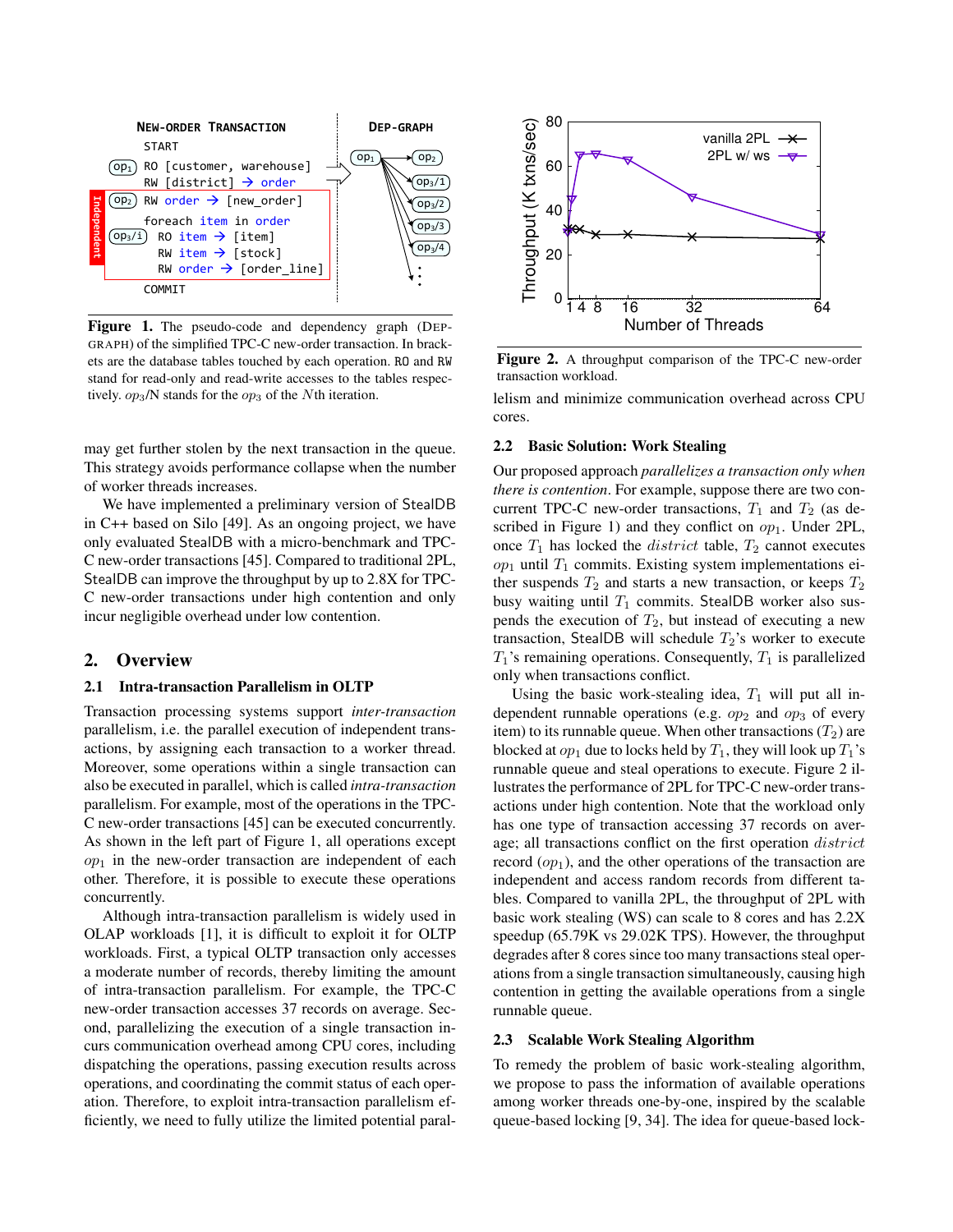ing is to maintain an explicit list of all waiting threads for each lock. Upon releasing the lock, the lock holder passes the lock to the next waiter in the list. This approach significantly reduces the cacheline invalidation events and avoids performance collapse as more CPU cores are involved. In our scalable queue-based work-stealing algorithm, all conflicting transactions are chained together as a linked list, and transaction  $T_i$  can only steal operations from its immediate previous transaction  $T_{i-1}$ .

Suppose there are three concurrent new-order instances  $(T_1, T_2, T_3)$ . They all conflict with each other on the first operation  $(op_1)$ , as they access the same district table. If  $T_1$ executes  $op_1$  before  $T_2$  and  $T_3$ , it will put all independent operations into its runnable queue and start to execute  $op<sub>2</sub>$ . The successor  $(T_2)$  in the chain of blocked transactions will steal  $T_1$ 's operations to execute. Similarly,  $T_3$  may steal  $T_1$ 's operations from  $T_2$  to execute. Note that  $T_1$  can further steal its operations from the tail of the chain  $(T_3)$ . Consequently, the lock holder's operations can be efficiently parallelized across all lock waiters.

# 3. Design

In this section, we introduce how to generate dependency graphs for transactions (Section 3.1), how to exploit intratransaction parallelism on contention (Section 3.2), and how to leverages queue-based mechanism to implement scalable work stealing (Section 3.3).

#### 3.1 Offline Analysis

Before executing a new type of transaction, StealDB will first perform an offline analysis to construct a static dependency graph (DEP-GRAPH), which is used to parallelize the execution of the transaction. In *dep-graph*, the transaction is represented as a DAG of operations (*op*). Operation  $op<sub>j</sub>$  is a child of  $op_i$  if  $op_j$  depends on  $op_i$  (e.g.  $op_j$ 's execution needs  $op<sub>i</sub>$ 's result). We assume that a transaction does not have dynamic control flows; otherwise, it is not parallelized. Unlike prior work [35, 52, 56], the offline analysis in StealDB only needs to analyze an individual transaction.

#### 3.2 Intra-transaction Parallelism

Upon receiving a request, StealDB creates a transaction instance with three pieces of data structures: 1) the DEP-GRAPH containing all its operations and their corresponding contexts. The context of an operation includes a pointer to the operation's function and the input/output of the operation (e.g., the input may contain the key of the record to be accessed). 2) the runnable queue containing all runnable operations that can be stolen by other transactions. 3) the steal context, which is a  $\langle tid, index \rangle$  tuple. The tid is the transaction ID of the transaction instance  $T$  which others try to steal operations from. The *index* indicates the last runnable operation in  $T$ 's runnable queue. The steal context is a single 64-bit word to ensure atomic access.

*Transaction execution and commit.* Algorithm 1 shows how a worker thread in StealDB executes a transaction operation-by-operation (Line 1-2). StealDB executes each operation  $(op)$  in its runnable queue from the beginning. If all dependencies of some operation  $op_i$  are satisfied upon executing  $op$ , StealDB will insert  $op_i$  into the runnable queue after op finishes (Line 3-4). As StealDB uses 2PL to ensure serializability, each operation will hold the locks of records accessed until the end of execution. After all operations finish, StealDB checks the status of each finished operation (Line 6-7). If any operation is aborted, then StealDB will abort the entire transaction by discarding all buffered changes. Otherwise, it will commit the transaction. In either case, it releases all locks held by the operations before returning.

| ALGORITHM 1: RUNTRANSACTION $(T)$ :                                                                    |  |  |  |  |  |
|--------------------------------------------------------------------------------------------------------|--|--|--|--|--|
| <b>Input:</b> $T$ : The current transaction                                                            |  |  |  |  |  |
|                                                                                                        |  |  |  |  |  |
| // Execute transaction $T$                                                                             |  |  |  |  |  |
| 1: <b>foreach</b> op <b>in</b> $T$ . <i>runnable queue</i> <b>do</b>                                   |  |  |  |  |  |
| $\text{RUNOP}(op, T.tid)$<br>2:                                                                        |  |  |  |  |  |
| 3:<br><b>if</b> $\exists$ op <sub>i</sub> s.t. all op <sub>i</sub> 's dependencies are satisifed after |  |  |  |  |  |
| <i>executing op</i> then                                                                               |  |  |  |  |  |
| insert $op_i$ into T.runnable queue<br>4:                                                              |  |  |  |  |  |
|                                                                                                        |  |  |  |  |  |
| Commit transaction $T$                                                                                 |  |  |  |  |  |
| foreach $op$ in $T$ do<br>5:                                                                           |  |  |  |  |  |
| wait for $op$ to finish<br>6:                                                                          |  |  |  |  |  |
| 7:<br>if <i>op.status</i> == $aborted$ then                                                            |  |  |  |  |  |
| abort all <i>ops</i><br>8:                                                                             |  |  |  |  |  |
| release locks held by all ops<br>9:                                                                    |  |  |  |  |  |
| $T$ .status = aborted<br>10:                                                                           |  |  |  |  |  |
| 11:<br>return                                                                                          |  |  |  |  |  |
|                                                                                                        |  |  |  |  |  |
| commit all <i>ops</i> of $T$<br>12:                                                                    |  |  |  |  |  |
| 13: release <i>locks</i> held by all <i>ops</i>                                                        |  |  |  |  |  |
| 14: $T$ status = committed                                                                             |  |  |  |  |  |

*Operation execution.* The execution of each operation consists of three phases, as shown in Algorithm 2:

- Check phase (Line 1-2): in StealDB, a transaction  $T$ may try to execute an operation which has already been stolen by other transactions. To ensure exactly-once execution, StealDB performs a check before executing the operation. Specifically, each operation has a tid field, whose value is initialized to contain the  $tid$  of its corresponding transaction. Before executing an operation, StealDB sets the tid field to be null  $(\perp)$  with the CAS atomic instruction. Therefore, StealDB can know if the operation is under execution or not by simply checking the tid field (Line 1).
- Lock phase (Line 3-9): StealDB locks each record before accessing, according to 2PL. StealDB provides a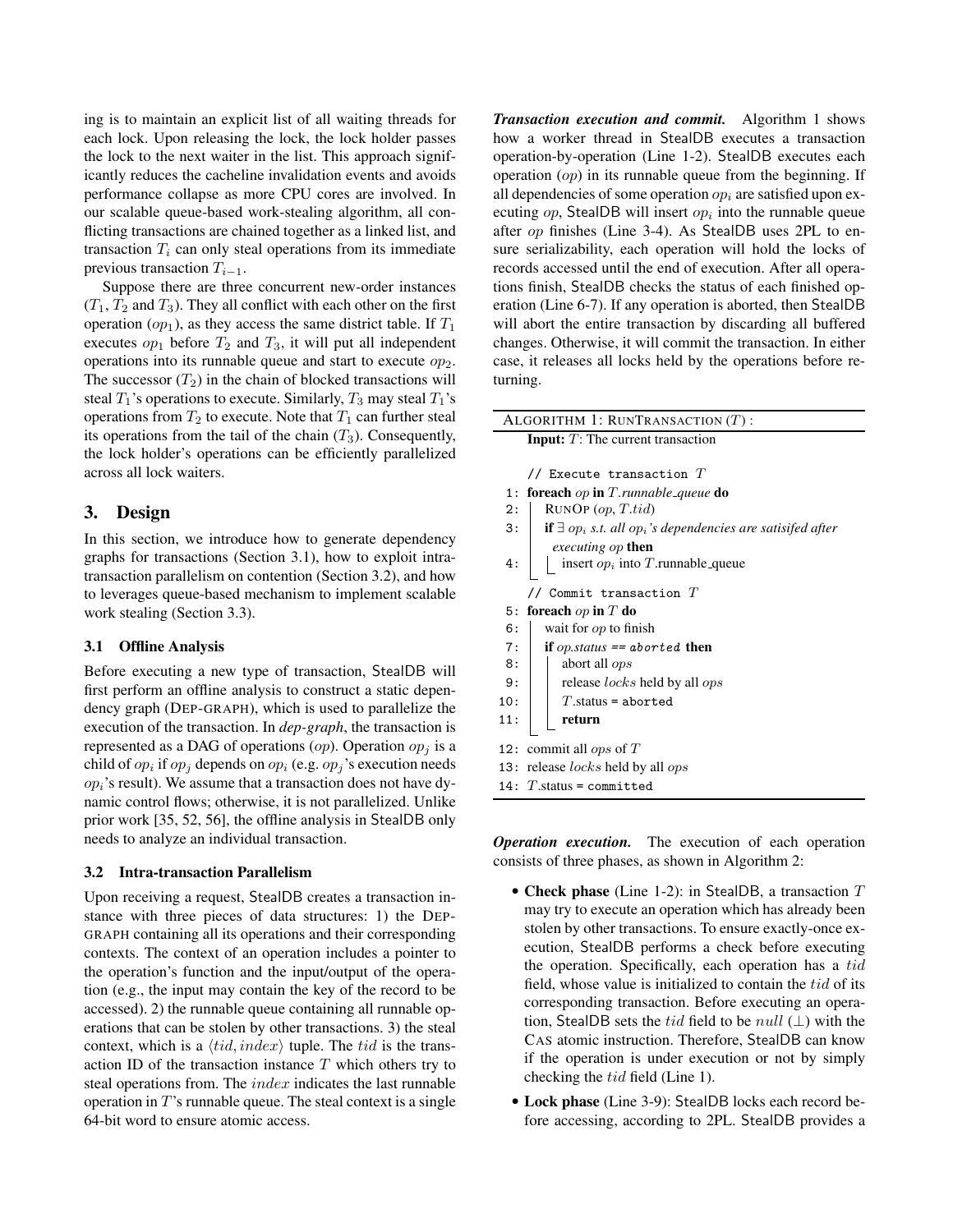new TRYLOCK interface: it returns 0 upon successfully acquiring the lock. Otherwise, it returns the latest transaction  $(tid_n)$  waiting on this lock. We will discuss the detail of the lock manager in Section 3.3. If StealDB fails to acquire a lock, it will get the transaction instance context  $(T_n)$  by using the  $tid_n$  returned by TRY-LOCK. Afterwards, it steals operations to execute using the steal context kept by  $T_p$  (Algorithm 3), if  $T_p$  is still running. After finishing a stolen operation, it will check again whether the lock is acquired using CHECKAC-QUIRED.

• Execute phase (Line 10-14): StealDB executes operation op and accesses the record. If op triggers a userinitiated abort, StealDB sets the status of op to be aborted. Otherwise, it considers op as committed.

ALGORITHM  $2$ : RUNOP  $(op, tid)$ :

**Input:**  $op$ : The operation of transaction  $T$ tid: Transaction ID of the current transaction

// Check phase

|     | 1: if op.tid != tid $\parallel$ CAS(&op.tid, tid, $\perp$ ) != tid then |
|-----|-------------------------------------------------------------------------|
| 2:  | return                                                                  |
|     | // Lock phase                                                           |
|     | 3: $T = \text{GETT}(\text{xi})$                                         |
|     | 4: op.lockCtx.tid = tid                                                 |
|     | 5: $tid_p$ = TRYLOCK ( <i>op.record.lock, op.lockCtx</i> )              |
|     | 6: if $tid_n$ != 0 then                                                 |
| 7:1 | $T_p$ = GETTXN( $tid_p$ )                                               |
| 8:  | while !CHECKACQUIRED(op.lockCtx) & &                                    |
|     | ISRUNNING $(tid_n)$ do                                                  |
| 9:  | STEALOP $(T, T_p)$                                                      |
|     | // Execute phase                                                        |
|     | 10: $success = op$ . execute()                                          |
|     | 11: if success then                                                     |
|     | 12: $op. status = committed$                                            |
|     | 13: else                                                                |
| 14: | $op.\text{status} = \texttt{aborted}$                                   |

*Work stealing.* When a transaction fails to acquire a lock, it tries to steal operations from the previous transaction. Algorithm 3 shows how STEALOP works: Suppose  $T_p$  is T's previous transaction in the locking queue. Transaction  $T$  will steal operation to execute by using  $T_p$ 's stealCtx (Line 1). stealCtx of  $T_p$  maintains the current stealing information: the transaction ID (tid<sub>s</sub>) of the lock holder  $T_s$  and the index of the  $T_s$ 's last runnable operation  $(i_{op})$  (Line 3-4). If  $T_s$  has not finished, T will steal  $T_s$ 's  $op_i$  from its runnable queue (Line 8 and 11). To enable  $T$ 's successor transactions to steal  $T_s$ 's operations, T also sets its stealCtx with tid<sub>s</sub> and  $i_{op}$ -1 if there are further operations to steal(Line 9-10).

| ALGORITHM 3: STEALOP $(T, T_p)$ : |  |  |  |  |  |
|-----------------------------------|--|--|--|--|--|
|-----------------------------------|--|--|--|--|--|

| <b>Input:</b> $T$ : The current transaction          |
|------------------------------------------------------|
| $T_p$ : The previous transaction of T in the locking |
| queue                                                |
|                                                      |
| 1: $stealCtx = T_n.stealCtx$                         |
| 2: if stealCtx $!=\perp$ then                        |
| $tid_s = stealCtx.tid$                               |
| $i_{op}$ = stealCtx.op                               |
| $T_n$ .stealCtx = $\perp$                            |
| $T_s = \text{GETT}$ XN $(id_s)$                      |
| <b>if</b> ISRUNNING $(tid_s)$ then                   |
| $op = T_s$ .runnable_queue[ $i_{op}$ ]               |
| if $i_{\alpha p} > 0$ then                           |
| T.stealCtx = $\langle T_s, i_{op} - 1 \rangle$       |
| RUNOP $(op, tid_s)$                                  |
|                                                      |

## 3.3 Lock Manager

StealDB's lock manager provides three interfaces to the transaction runtime: TRYLOCK, CHECKACQUIRED and UNLOCK.

TRYLOCK will return 0 if the thread acquires a lock successfully. Otherwise, it will return the previous transaction's ID. For example, both  $T_1$  and  $T_2$  access record a, and  $T_1$ acquires a's lock before  $T_2$ . When  $T_2$  tries to lock a by calling TRYLOCK, it returns  $T_1$ 's ID. CHECKACQUIRED will return true if the lock is granted to the current transaction. Otherwise, CHECKACQUIRED will return false. UNLOCK will release the lock of the record.

| ALGORITHM 4: TRYLOCK $(lock, lockCx)$ :    |
|--------------------------------------------|
| <b>Input:</b> lock: The shared lock object |
| $lockCtx$ : The lock context               |
|                                            |
| 1: $lockCtx.next = \bot$                   |
| 2: $lockCtx$ spin = true                   |
| 3: $ctxp$ = XCHG (lock.tail, lockC $tx$ )  |
| 4: if $ctx$ == $\perp$ then                |
| $5:$ return 0                              |
| 6: $tid_n = ctx_n$ .tid                    |
| 7: $ctx$ <sub>n</sub> .next = lockCtx      |
| 8: return $tid_n$                          |

To provide the semantic of TRYLOCK and CHECKAC-QUIRED, StealDB implements its lock mechanism based on queue-based lock algorithms (e.g. MCS lock [33] and CLH lock [9]). Algorithm 4 shows the basic logic of TRYLOCK which is extended from MCS lock. However, our algorithm is also suitable for other queue-based lock primitives (e.g., CLH queue lock). For each MCS lock, each transaction has a local lock context ( $lockCtx$ ). It includes a pointer next, a boolean field spin and the transaction's tid. Each lock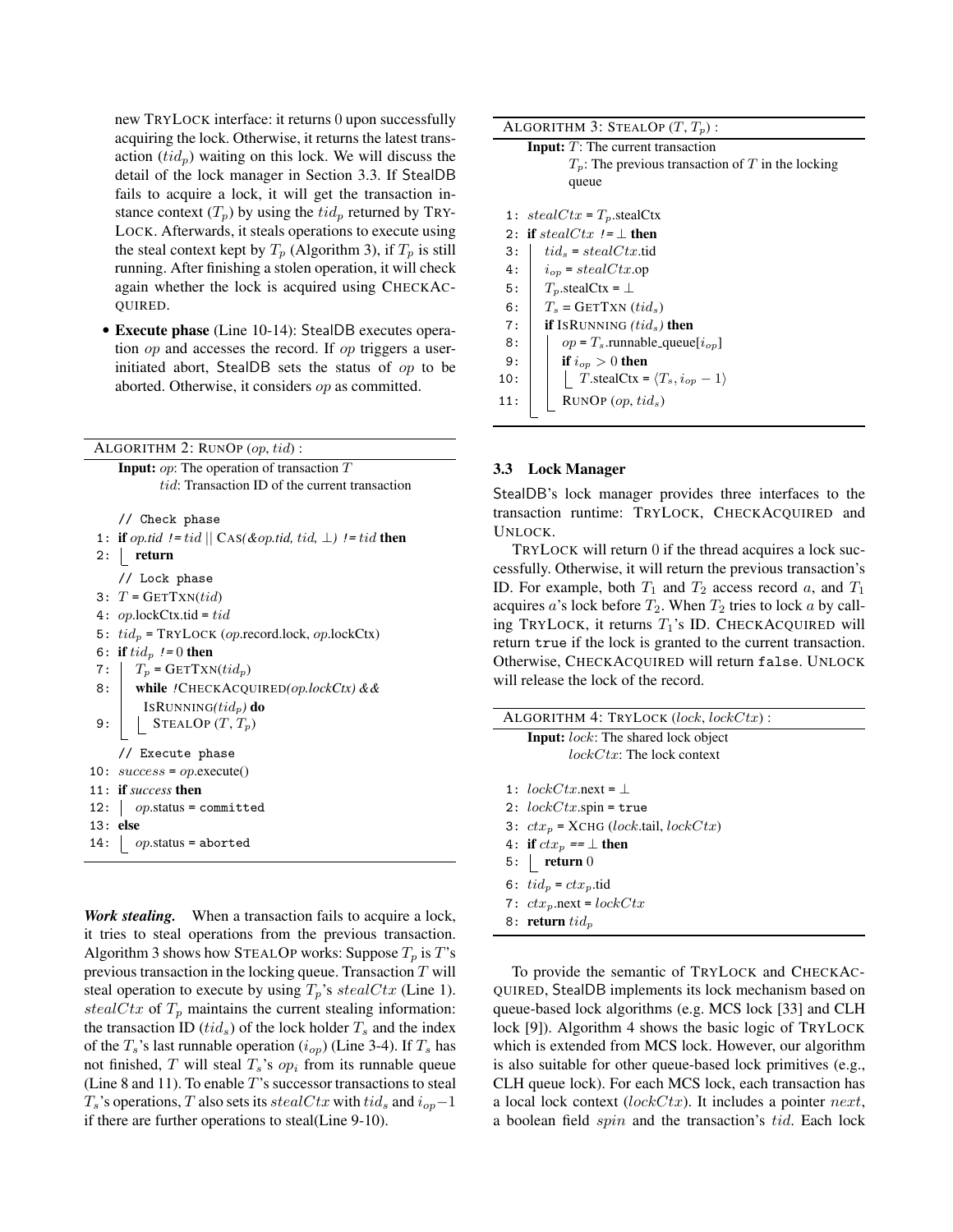

Figure 3. *The throughput comparison on the micro-benchmark with high contention.*

maintains an explicit list of  $lockCtx$  structures. To acquire a lock, a transaction will add its  $lockCtx$  in the lock's list (line 3). If there are already some other transactions waiting on this lock, it will check the spin field by using CHECK-ACQUIRED. On releasing the lock, it just simply clears the spin flag of next waiter on the waiting list.

## 4. Evaluation

This section evaluates the performance and scalability of StealDB and compare it to the traditional 2PL. Our evaluation seeks to answer the following three questions:

- What is the performance speedup of StealDB under high contention?
- Does StealDB introduce overhead under low contention compared to 2PL?
- What is the scalability of StealDB?

StealDB is implemented in C++ based on Silo [49], an open-source multicore in-memory database using Masstree [32] as a concurrent ordered index. We also implemented traditional 2PL with MCS lock [33] and the basic work stealing algorithm as baselines.

## 4.1 Experimental Setup

*Hardware.* All evaluations were conducted on a 32-core AMD machine (with hyper-threading), which consists of four 2.20GHz Opteron 6274 processors and 32GB DRAM. Each worker thread is bound to a CPU core.

*Workload.* There are two benchmarks in our evaluation: the micro-benchmark that performs random updates to each table, and the TPC-C new-order transactions. For each benchmark, we evaluate StealDB against the traditional 2PL (vanilla 2PL) under different contention levels and measure the throughput. In our experiments, we warm up all systems for 30s to get stable measurement results.



Figure 4. *The throughput comparison on the micro-benchmark with low contention.*

## 4.2 Micro-benchmarks

The micro-benchmark models a simple OLTP transaction. The database contains 32 tables in total, and each table contains 100K records with integer values. There is only one type of transaction running in the workload. During execution, each transaction chooses a random record from each table and increments the value of the record by one. We increase the contention level by restricting the number of records in the first table that the transactions can access. Under high contention, all transactions access the same first record.

Figure 3 shows the throughput with increasing number of threads under high contention. In this case, all waiting transactions are in the lock-waiting chain of the first record. 2PL has a flat throughput, because only one transaction can make progress and all other transactions are waiting for the lock of the first record. Basic work stealing scheme performs well with a small number of threads, but it cannot scale up because too many waiters will cause high contention. StealDB reaches 2.2X peak throughput (48.0K vs 22.1K TPS) at 16 threads and keeps the throughput nearly unchanged to 64 threads. At 16 threads, 25 out of 32 operations are executed by lock waiters, while the average execution time of operations increases by 3.3X (1.02us vs 3.36us) due to inter-core communication.

Figure 4 shows the throughput of various systems under low contention. Because transactions will hardly access the same record, all worker threads will not be blocked by locks, and almost no stealing happens. The throughput of StealDB is nearly identical to that of 2PL, since StealDB can also fully leverage the inter-transaction parallelism under low contention without additional overhead.

## 4.3 TPC-C New-order Transactions

We plan to run the whole TPC-C benchmark to show the real-world performance of StealDB. Currently, however, StealDB can only run the new-order transaction since we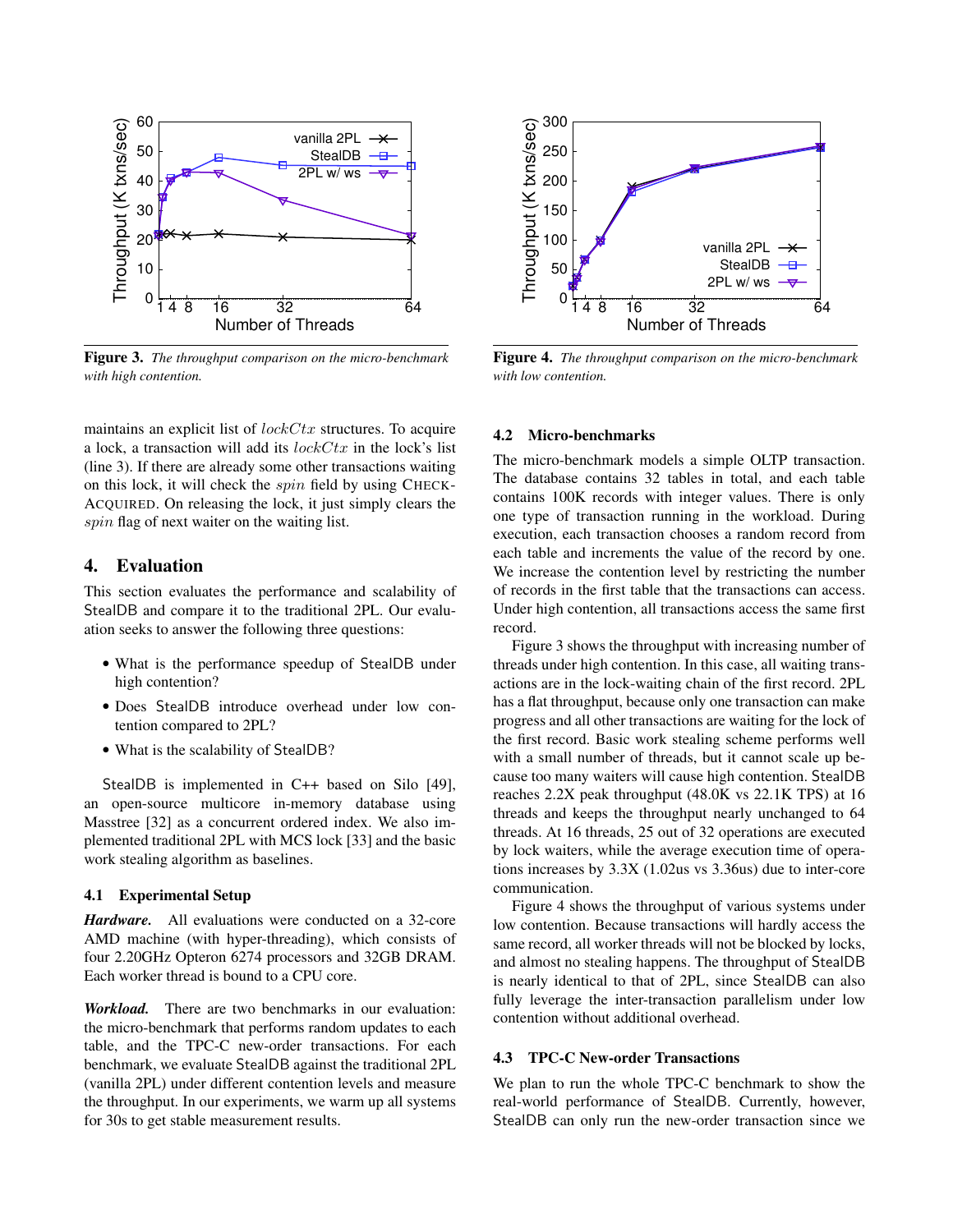

Figure 5. *The throughput comparison on TPC-C new-order transactions with high contention.*



Figure 6. *The throughput comparison on TPC-C new-order transactions with low contention.*

have not implemented the read-write lock and deadlock detection.

The new-order transaction first reads a warehouse, then locks a district under that warehouse. The rest of the transaction does not cause much contention. We evaluated two extreme cases of contention level. Under high contention, there is only one warehouse with one district table. Under low contention, each worker thread accesses its private warehouse. The new-order transaction involves 26 operations on average.

Figure 5 shows StealDB outperforms 2PL by up to 2.8X under high contention. At 16 threads, 80% operations of a transaction are executed by other worker threads, and the average execution time of operations increases by 65% (0.96us to 1.58us) due to inter-core communication. StealDB cannot scale further with increasing threads because the first two operations and the lock releasing part cannot be executed in parallel.

Further, as shown in Figure 6, StealDB can provide a similar performance with 2PL under low contention.

## 5. Future work

StealDB is still an ongoing project, we are going to solve following issues in future:

Extend to read-write and range lock. The workstealing algorithm can be extended to handle reader-writer lock. The queue-based reader-writer lock maintains lock waiters in a linked list like MCS lock [34]. Unlike the exclusive lock, multiple readers can be the lock holders of a reader-writer lock. Therefore, the lock waiters need to steal operations from multiple readers efficiently. We also plan to support range queries by supporting range locks to StealDB so that transactions blocked by a range lock can also steal operations from the lock holder.

Add deadlock detection. StealDB sorts all locks and acquires locks in the same order to avoid deadlock, but this lock ordering can be violoated by work stealing. In our current implementation, if lock acquiring time exceeds a threshold, StealDB will abort the transaction and roll back all changes. We planned to add a wait-for graph deadlock detector which will select a victim transaction to abort when there is a cycle in the wait-for graph.

Analyze transactions automatically. Currently, all transactions are implemented manually. The users of StealDB need to manually decompose a transaction into operations to enable work stealing. Similar to DORA [37], we will make a tool to analyze the dependencies inside transactions and generate code automatically.

## 6. Related Work

There are existing work [7, 22, 41] to improve database performance by leveraging intra-transaction parallelism. These systems [22, 41] dispatch independent sub-transactions to different CPU cores at the beginning of transaction. Colohan et al. [7] also propose to speculatively execute independent sub-transactions concurrently. By contrast, StealDB only exploits the intra-transaction parallelism when transactions conflict.

Database partitioning [15, 20, 44, 50] is another approach to take advantage of intra-transaction parallelism. Database records are divided into multiple disjoint partitions, and all transactions are also divided into a couple of sub-transactions, which will be dispatched to different partitions in advance. However, since each partition is protected with a global lock, it is hard to scale when there are lots of conflicting cross-partition transactions. DORA [36, 37] provides a fine-grained approach to associating each record with a private lock. However, it would increase the complexity of deadlock detection.

There also have been several efforts [35, 52, 56, 59] to improve database performance under high contention via static analysis. They usually assume a static workload and build a conflict graph among all transaction types in advance [3, 4, 42]. Compared to StealDB, these approaches are not suitable for those workloads in which new types of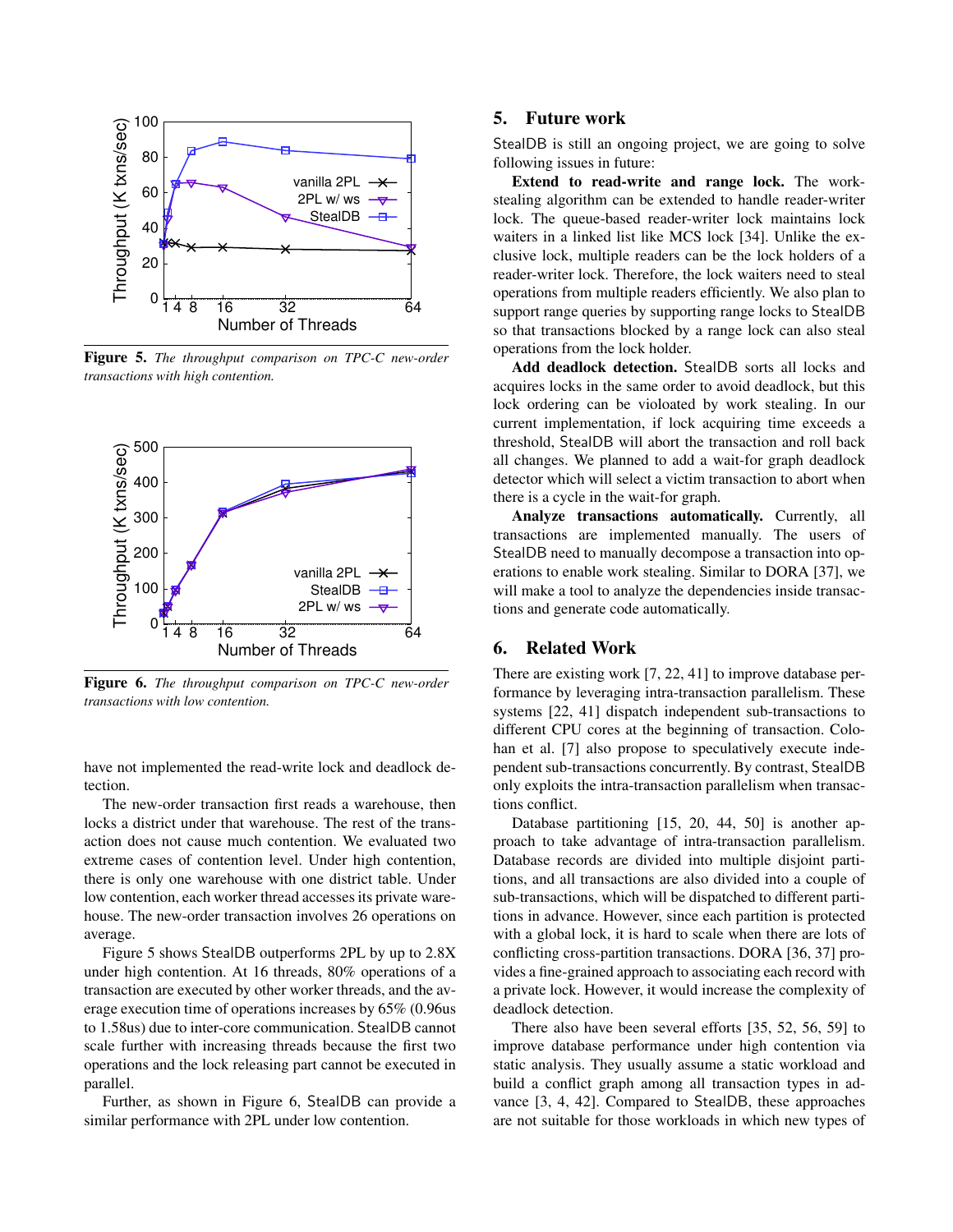transactions are encountered during the runtime. Some other approaches [8, 12, 46–48] enforce the execution order of all transactions to ensure serializability. However, they require knowing each transaction's access pattern before execution [40]. In contrast, StealDB has fewer constraint on the workload.

Multicore in-memory databases provide low latency and high throughput for transaction processing comparing to disk-based databases, and several commercial databases [11, 26, 29] have already taken this advantage. StealDB continues this line of research by optimizing transaction processing in multicore and in-memory databases [23, 25, 26, 28, 36, 49, 54, 58, 60]. Yu et al. [58] studied the scalability of seven concurrent control mechanisms by simulating up to 1024 cores, and identified the scalability bottlenecks of these concurrency control mechanisms. Silo [49] uses a epoch based transaction ID generation mechanism and a decentralized validation protocol to avoid contention points in OCC; it achieves near-linearly scalability under low contention. Cicada [28] executes transactions in a optimistic multi-version fashion, and uses multiple loosely synchronized clocks to do the scalable timestamp generation. Cicada also includes several optimizations to handle varied workloads, such as choosing a maximum backoff time dynamically to adapt to different contention level. Recently, some databases start to improve multicore scalability by eliminating centralized locks and latches [16, 17, 19, 39] for databases implemented using 2PL. StealDB is orthogonal with these approaches and can be applied to these systems.

Hardware transactional memory (HTM) has recently appeared in the latest commercial processors (e.g., Intel's RTM). Since HTM features like atomicity, consistency and isolation (ACI) make it very promising for database transactions [6, 27, 53–55], it is interesting to explore how to utilize HTM for even better intra-transaction parallelism. Although, we focus on a single multi-core machine, it is possible to extend our scalable work-stealing scheme to distributed in-memory systems with highly concurrent transaction and query processing [43, 55].

The idea of StealDB is also influenced by multicore research in identifying and avoiding unwanted interleavings [10, 18, 30, 31, 51, 57]. Examples include identifying harmful interleavings to detect concurrency bugs [30, 31], and constraining interleavings to avoid bugs [18, 38], making multithreading stable [10, 57], and reducing nondeterminism for state machine replication [21].

# 7. Conclusion

This paper proposes a scalable work-stealing algorithm to efficiently exploit intra-transaction parallelism among conflicting transactions. It uses run-time information of running transactions to dynamically parallelize OLTP workload among waiting threads, so that it can adapt to different contention levels. Our resulting system can significantly

improve the performance of OLTP workloads under high contention without sacrificing the performance under low contention. Our research opens a new way to extract intratransaction parallelism for OLTP workloads.

# Acknowledgments

We thank the anonymous reviewers for their insightful suggestions. This work is supported in part by the National Key Research & Development Program (No. 2016YFB1000500), the National Natural Science Foundation of China (No. 61402284, 61572314, 61525204), the National Youth Top-notch Talent Support Program of China, Singapore NRF (CREATE E2S2), and National Science Foundation under CNS 1218117.

## **References**

- [1] F. Akal, K. Böhm, and H.-J. Schek. Olap query evaluation in a database cluster: A performance study on intra-query parallelism. In *Advances in Databases and Information Systems*, pages 181–184. Springer, 2002.
- [2] P. A. Bernstein, V. Hadzilacos, and N. Goodman. *Concurrency control and recovery in database systems*. Addisonwesley New York, 1987.
- [3] P. A. Bernstein and D. W. Shipman. The correctness of concurrency control mechanisms in a system for distributed databases (sdd-1). *ACM Transactions on Database Systems (TODS)*, 5(1):52–68, 1980.
- [4] P. A. Bernstein, D. W. Shipman, and J. B. Rothnie Jr. Concurrency control in a system for distributed databases (SDD-1). *ACM Transactions on Database Systems (TODS)*, 5(1):18–51, 1980.
- [5] D. Chase and Y. Lev. Dynamic circular work-stealing deque. In *Proceedings of the seventeenth annual ACM symposium on Parallelism in algorithms and architectures*, pages 21–28. ACM, 2005.
- [6] Y. Chen, X. Wei, J. Shi, R. Chen, and H. Chen. Fast and general distributed transactions using rdma and htm. In *Proc. EuroSys*, pages 26:1–26:17, 2016.
- [7] C. B. Colohan, A. Ailamaki, J. G. Steffan, and T. C. Mowry. Optimistic intra-transaction parallelism on chip multiprocessors. In *Proceedings of the 31st international conference on Very large data bases*, pages 73–84. VLDB Endowment, 2005.
- [8] J. Cowling and B. Liskov. Granola: low-overhead distributed transaction coordination. In *Proceedings of the 2012 USENIX conference on Annual Technical Conference*, pages 21–21. USENIX Association, 2012.
- [9] T. Craig. Building fifo and priority queuing spin locks from atomic swap. Technical report, Technical Report TR 93-02- 02, University of Washington, 02 1993.(ftp tr/1993/02/UW-CSE-93-02-02. PS. Z from cs. washington. edu), 1993.
- [10] H. Cui, J. Wu, C.-c. Tsai, and J. Yang. Stable deterministic multithreading through schedule memoization. In *Proc. OSDI*, 2010.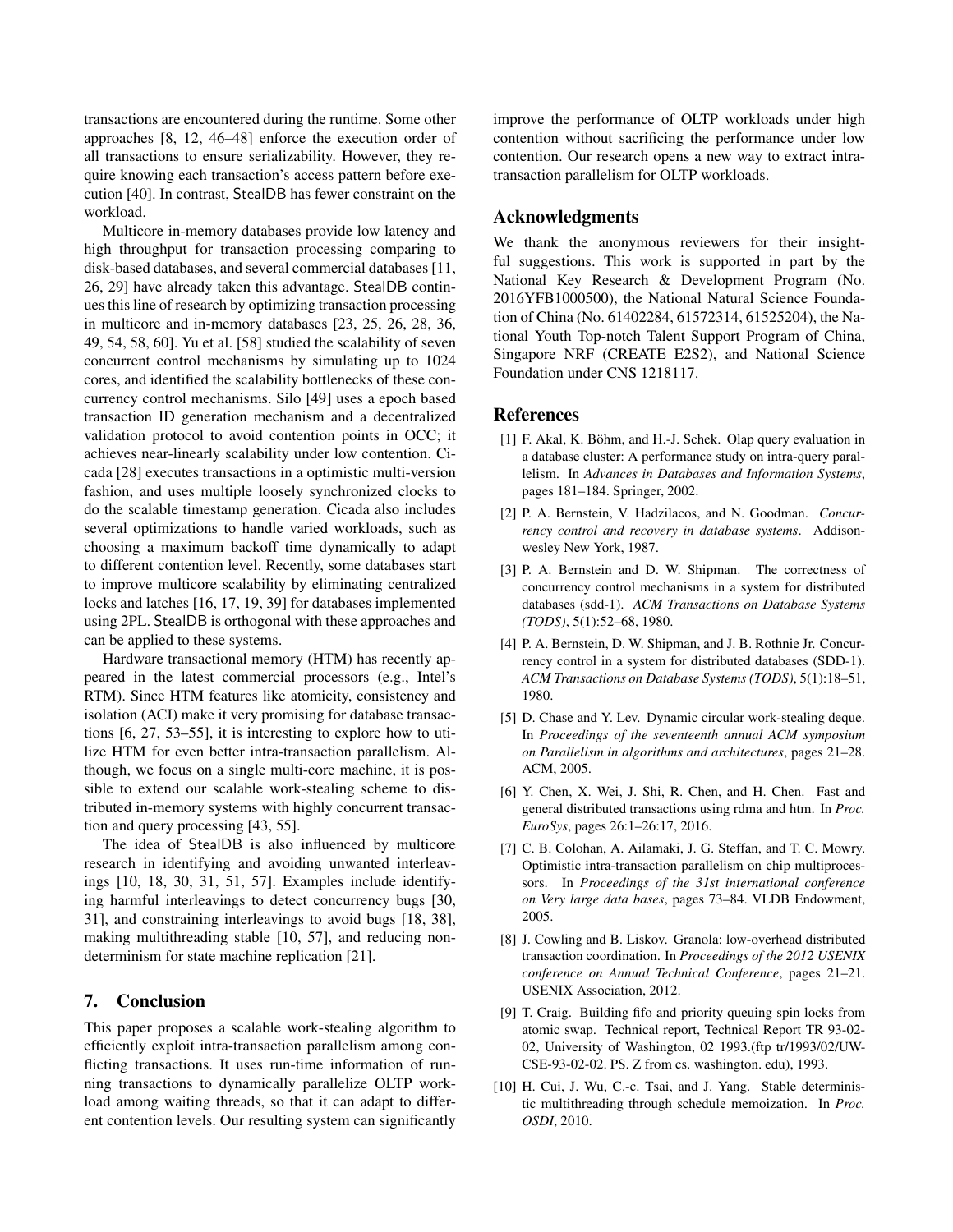- [11] C. Diaconu, C. Freedman, E. Ismert, P.-A. Larson, P. Mittal, R. Stonecipher, N. Verma, and M. Zwilling. Hekaton: SQL Servers memory-optimized OLTP engine. In *Proc. SIGMOD*, 2013.
- [12] J. M. Faleiro, A. Thomson, and D. J. Abadi. Lazy evaluation of transactions in database systems. In *Proceedings of the 2014 ACM SIGMOD international conference on Management of data*, pages 15–26. ACM, 2014.
- [13] M. Frigo, C. E. Leiserson, and K. H. Randall. The implementation of the cilk-5 multithreaded language. In *ACM Sigplan Notices*, volume 33, pages 212–223. ACM, 1998.
- [14] J. Gray and A. Reuter. Transaction processing: concepts and techniques, 1993.
- [15] S. Harizopoulos, D. J. Abadi, S. Madden, and M. Stonebraker. OLTP through the looking glass, and what we found there. In *Proc. SIGMOD*, pages 981–992. ACM, 2008.
- [16] T. Horikawa. Latch-free data structures for DBMS: design, implementation, and evaluation. In *Proc. SIGMOD*, pages 409–420. ACM, 2013.
- [17] R. Johnson, I. Pandis, N. Hardavellas, A. Ailamaki, and B. Falsafi. Shore-MT: a scalable storage manager for the multicore era. In *Proc. EDBT*, pages 24–35. ACM, 2009.
- [18] H. Jula, D. M. Tralamazza, C. Zamfir, G. Candea, et al. Deadlock immunity: Enabling systems to defend against deadlocks. In *Proc. OSDI*, volume 8, pages 295–308, 2008.
- [19] H. Jung, H. Han, A. D. Fekete, G. Heiser, and H. Y. Yeom. A scalable lock manager for multicores. In *Proc. SIGMOD*, pages 73–84. ACM, 2013.
- [20] R. Kallman, H. Kimura, J. Natkins, A. Pavlo, A. Rasin, S. Zdonik, E. P. Jones, S. Madden, M. Stonebraker, Y. Zhang, et al. H-store: a high-performance, distributed main memory transaction processing system. *VLDB Endowment*, 1(2):1496– 1499, 2008.
- [21] M. Kapritsos, Y. Wang, V. Quema, A. Clement, L. Alvisi, and M. Dahlin. All about eve: execute-verify replication for multicore servers. In *Proc. OSDI*, 2012.
- [22] H. Kaufmann and H.-J. Schek. Extending tp-monitors for intra-transaction parallelism. In *Parallel and Distributed Information Systems, 1996., Fourth International Conference on*, pages 250–261. IEEE, 1996.
- [23] A. Kemper and T. Neumann. Hyper: A hybrid oltp&olap main memory database system based on virtual memory snapshots. In *Data Engineering (ICDE), 2011 IEEE 27th International Conference on*, pages 195–206. IEEE, 2011.
- [24] H.-T. Kung and J. T. Robinson. On optimistic methods for concurrency control. *ACM Transactions on Database Systems (TODS)*, 6(2):213–226, 1981.
- [25] P.-Å. Larson, S. Blanas, C. Diaconu, C. Freedman, J. M. Patel, and M. Zwilling. High-performance concurrency control mechanisms for main-memory databases. In *Proc. VLDB*, 2011.
- [26] J. Lee, M. Muehle, N. May, F. Faerber, V. Sikka, H. Plattner, J. Krueger, and M. Grund. High-performance transaction processing in sap hana. *IEEE Data Eng. Bull.*, 36(2):28–33, 2013.
- [27] V. Leis, A. Kemper, and T. Neumann. Exploiting Hardware Transactional Memory in Main-Memory Databases. In *Proc. ICDE*, 2014.
- [28] H. Lim, M. Kaminsky, and D. G. Andersen. Cicada: Dependably fast multi-core in-memory transactions. In *Proceedings of the 2017 ACM International Conference on Management of Data*, pages 21–35. ACM, 2017.
- [29] J. Lindström, V. Raatikka, J. Ruuth, P. Soini, and K. Vakkila. Ibm soliddb: In-memory database optimized for extreme speed and availability. *IEEE Data Eng. Bull.*, 36(2):14–20, 2013.
- [30] S. Lu, S. Park, and Y. Zhou. Finding atomicity-violation bugs through unserializable interleaving testing. *IEEE Transactions on Software Engineering*, 38(4):844–860, 2012.
- [31] S. Lu, J. Tucek, F. Qin, and Y. Zhou. Avio: detecting atomicity violations via access interleaving invariants. In *Proc. AS-PLOS*, pages 37–48. ACM, 2006.
- [32] Y. Mao, E. Kohler, and R. T. Morris. Cache craftiness for fast multicore key-value storage. In *Proc. EuroSys*, pages 183– 196, 2012.
- [33] J. M. Mellor-Crummey and M. L. Scott. Algorithms for scalable synchronization on shared-memory multiprocessors. *ACM Transactions on Computer Systems (TOCS)*, 9(1):21–65, 1991.
- [34] J. M. Mellor-Crummey and M. L. Scott. Scalable readerwriter synchronization for shared-memory multiprocessors. In *ACM SIGPLAN Notices*, volume 26, pages 106–113. ACM, 1991.
- [35] S. Mu, Y. Cui, Y. Zhang, W. Lloyd, and J. Li. Extracting more concurrency from distribted transactions. In *Proceedings of the 11th USENIX conference on Operating Systems Design and Implementation*, pages 479–494. USENIX Association, 2014.
- [36] I. Pandis, R. Johnson, N. Hardavellas, and A. Ailamaki. Data-oriented transaction execution. *VLDB Endowment*, 3(1- 2):928–939, 2010.
- [37] I. Pandis, P. Tözün, M. Branco, D. Karampinas, D. Porobic, R. Johnson, and A. Ailamaki. A data-oriented transaction execution engine and supporting tools. In *Proceedings of the 2011 ACM SIGMOD International Conference on Management of data*, pages 1237–1240. ACM, 2011.
- [38] F. Qin, J. Tucek, J. Sundaresan, and Y. Zhou. Rx: treating bugs as allergies—a safe method to survive software failures. In *Proc. SOSP*, pages 235–248. ACM, 2005.
- [39] K. Ren, A. Thomson, and D. J. Abadi. Lightweight locking for main memory database systems. *Proceedings of the VLDB Endowment*, 6(2):145–156, 2012.
- [40] K. Ren, A. Thomson, and D. J. Abadi. An evaluation of the advantages and disadvantages of deterministic database systems. *Proceedings of the VLDB Endowment*, 7(10):821– 832, 2014.
- [41] M. Rys, M. C. Norrie, and H.-J. Schek. Intra-transaction parallelism in the mapping of an object model to a relational multi-processor system. In *VLDB*, pages 460–471, 1996.